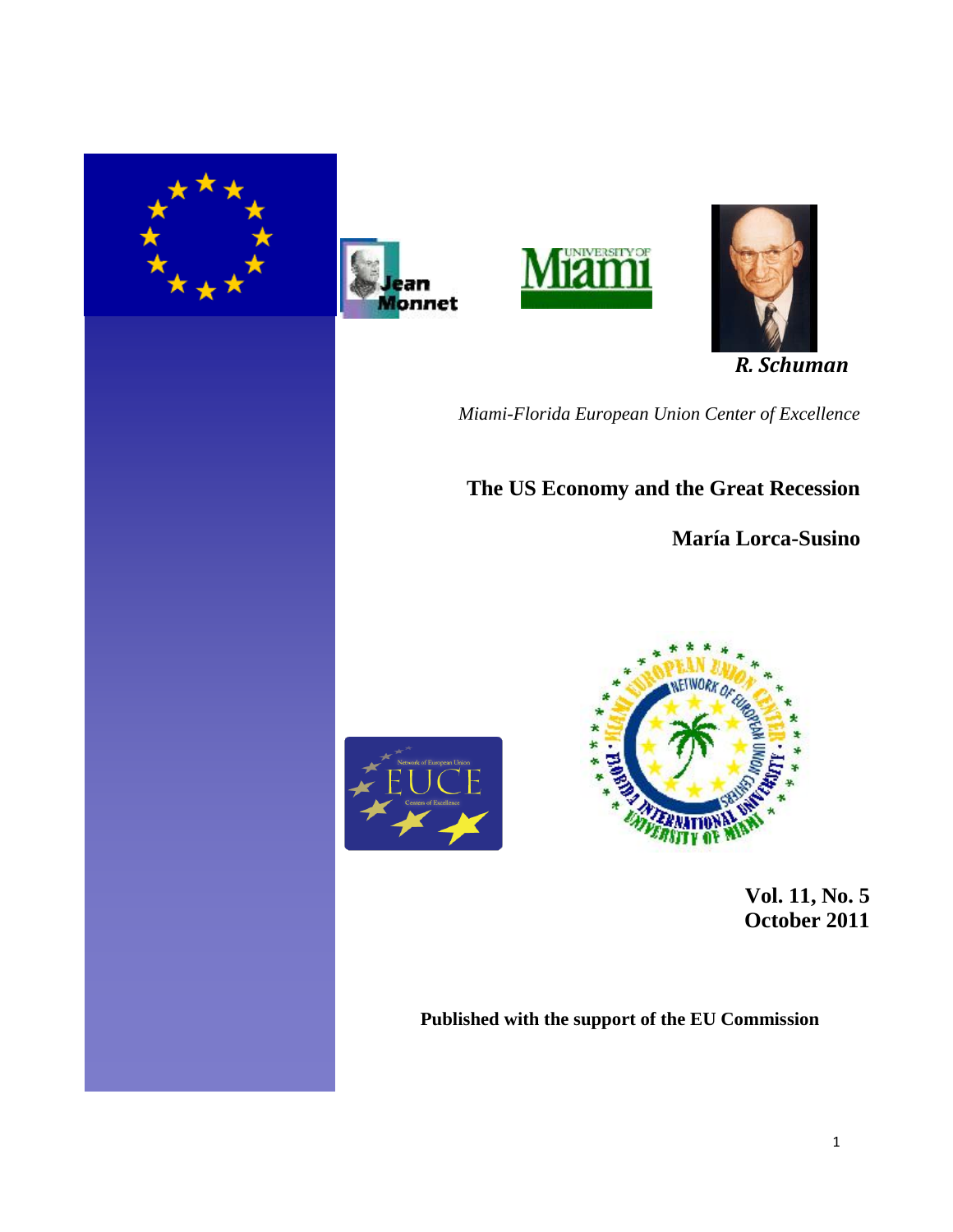## **The Jean Monnet/Robert Schuman Paper Series**

The Jean Monnet/Robert Schuman Paper Series is produced by the Jean Monnet Chair of the University of Miami, in cooperation with the Miami-Florida European Union Center of Excellence, a partnership with Florida International University (FIU).

These monographic papers analyze ongoing developments within the European Union as well as recent trends which influence the EU"s relationship with the rest of the world. Broad themes include, but are not limited to:

- $\triangleright$  The collapse of the Constitution and its rescue by the Lisbon Treaty
- $\triangleright$  Turkey: prospects of membership
- $\triangleright$  Immigration crisis and cultural challenges
- $\triangleright$  Security threats and responses
- $\triangleright$  The EU and Latin America
- $\triangleright$  The EU as a model and reference in the world
- $\triangleright$  The Common Agricultural Policy and other public subsidies
- $\triangleright$  The euro and the dollar
- $\triangleright$  EU image in the United States

These topics form part of the pressing agenda of the EU and represent the multifaceted and complex nature of the European integration process. These papers also seek to highlight the internal and external dynamics which influence the workings of the EU and its relationship with the rest the world.

*Miami - Florida European Union Center Jean Monnet Chair Staff*

University of Miami **Joaquín Roy** (Director) Fax: (305) 284 4406 Web: [www.miami.edu/eucenter](http://www.miami.edu/eucenter) Florida International University

1000 Memorial Drive **Astrid Boening** (Associate Director) 101 Ferré Building **María Lorca** (Associate Editor) Coral Gables, FL 33124-2231 **Maxime Larivé** (Research Assistant) Phone: 305-284-3266 **Alfonso Camiñas-Muiña** (Assistant Editor)

**Rebecca Friedman** (FIU, Co-Director)

### *Inter-American Jean Monnet Chair Editorial Board:*

**Carlos Hakansson**, Universidad de Piura, Perú **Finn Laursen**, Dalhousie University, Halifax, Canada **Fernando Laiseca**, ECSA Latinoamérica **Michel Levi-Coral**, Universidad Andina Simón Bolívar, Quito, Ecuador **Félix Peña**, Universidad Nacional de Tres de Febrero, Buenos Aires, Argentina **Stephan Sberro**, Instituto Tecnológico Autónomo de México **Eric Tremolada**, Universidad del Externado de Colombia, Bogotá, Colombia

# *International Jean Monnet Chair Editorial Advisors:*

**Federiga Bindi,** University Tor Vergata, Rome **Blanca Vilà**, Autonomous University of Barcelona **Francesc Granell,** University of Barcelona, Spain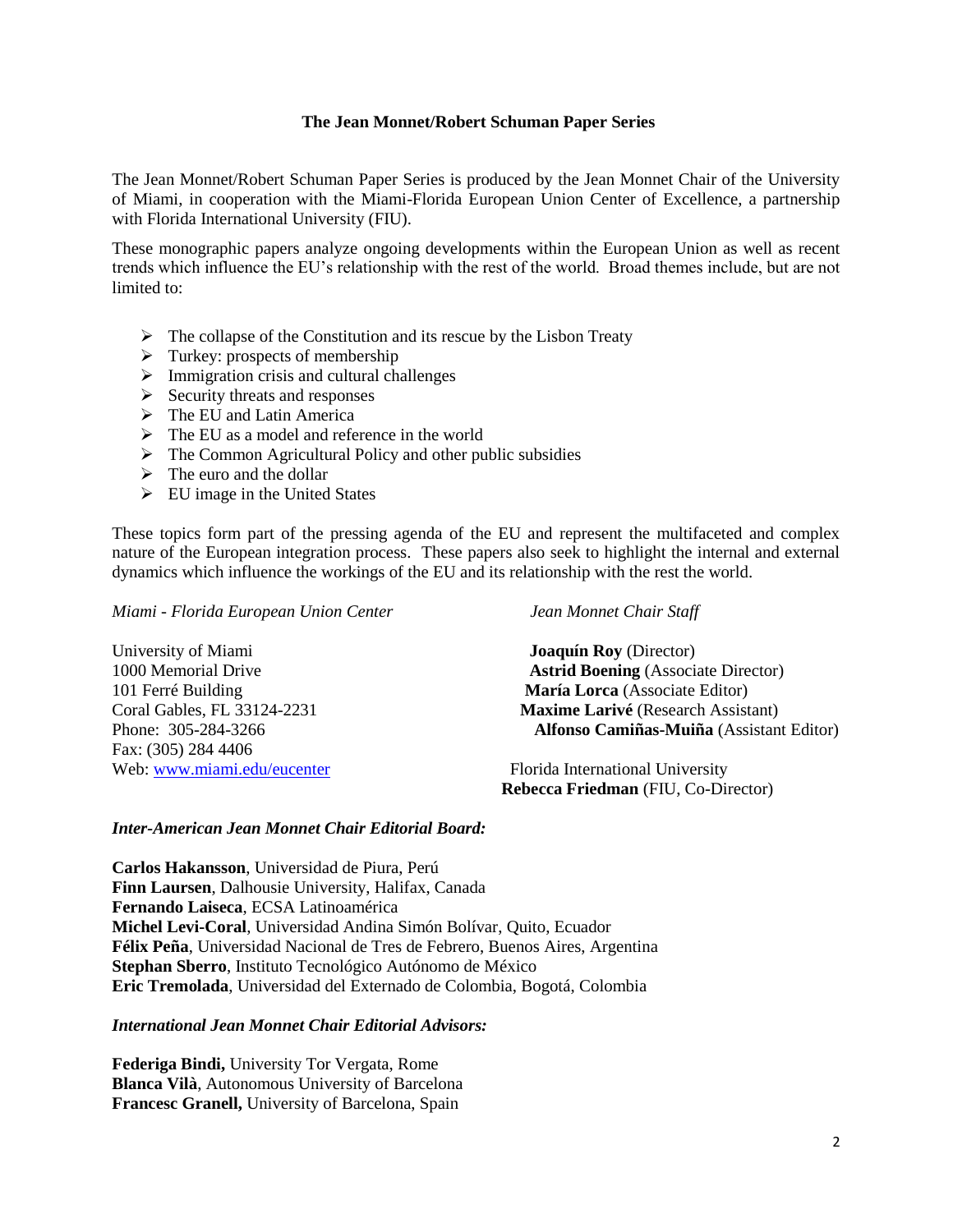# **The US Economy and the Great Recession**

*Let's not pretend that things will change if we keep doing the same things. A crisis can be a real blessing to any person, to any nation. For all crises bring progress.*

*(Albert Einstein)*

# **María Lorca-Susino**

### **Introduction**

l

Since becoming a hegemonic power, many have been praying for the demise of the United States. Currently, the US is in the middle of the worst financial and economic situation ever known, and naysayers are counting the final hours. In 2007, the US faced the start of the worst economic situation ever imagined, which spread around the world. Four years later, the political and economic systems of the world are still under pressure. Since the arrival of Pax Americana, the US"s political, economic, social, and military hegemony has been constantly criticized. The US economy is currently in disarray, the political fiber is widely divided, society is hurting and the military is under scrutiny, much to the delight of some economists, politicians, and journalists**.**

Due to the current state of financial and economic affairs, the US is facing a government deficit, which has increased the government debt to the point that the debt ceiling was reached on August 2, 2011. This has sparked a heated debate on how to tackle the deficit to reduce the debt. In January 2001 total US debt stood at \$5.95 trillion; in August 2011 the US debt stood at \$14.3 trillion with \$2.4 trillion authorized on August 2, 2011 by Congress and which raised the amount government can borrow to \$16.4 trillion. Ten years and about \$8 trillion later, the economy of the US is in total disarray; however, the US is not alone. The EU is also facing similar problems: a housing bubble bust, low interest rates, a rocky stock market, high unemployment, danger of inflation, debt and financial crises, and lack of consumer and business confidence in the economy. In the US, Democrats are accusing Republicans of creating the current situation, and Republicans are accusing Democrats of spending too much and not accomplishing anything. In the EU, Germany is blaming PIGS countries for their lack of fiscal austerity and PIGS are blaming Germany for lack of economic solidarity. At this point, it does not really matter who is to blame, but that the political classes on both sides of the debate have been incapable of solving the current problem.

This paper discusses the currently troubled economic situation of the US, which has become a vicious cycle, led by low consumer spending and business investment due to high unemployment, and a stagnant real estate market. Despite signs of solid recovery in 2010, financial woes continue to plague the US as of the summer of 2011. The economy is facing a dramatic setback led by a controversial sovereign credit rating downgrade. The US is suffering more than expected due to the rise of the debt ceiling without a clear cut agreement on the budget; however, the US Treasuries have become a safe haven and

María Lorca-Susino, Ph.D. is full-time lecturer of economics at the University of Miami as well as Associate Editor at the European Union Center at the University of Miami. She holds a Master in Business Administration in Finance, a Master of Science in Economics and a Bachelor of Arts and Science in Political Science (University of Miami). She has recently published "The Euro in the 21st Century" (Ashgate). Her research interests include comparative political economy, with a special interest in the European Union and Spain. Her most recent publications are all available online at [www.miami.edu/eucenter.](http://www.miami.edu/eucenter) The author would also like to thank Alfonso Camiñas-Muiña, Assistant Editor at the Miami-Florida European Union Center of Excellence for his valuable help in editing this paper and his valuable comments.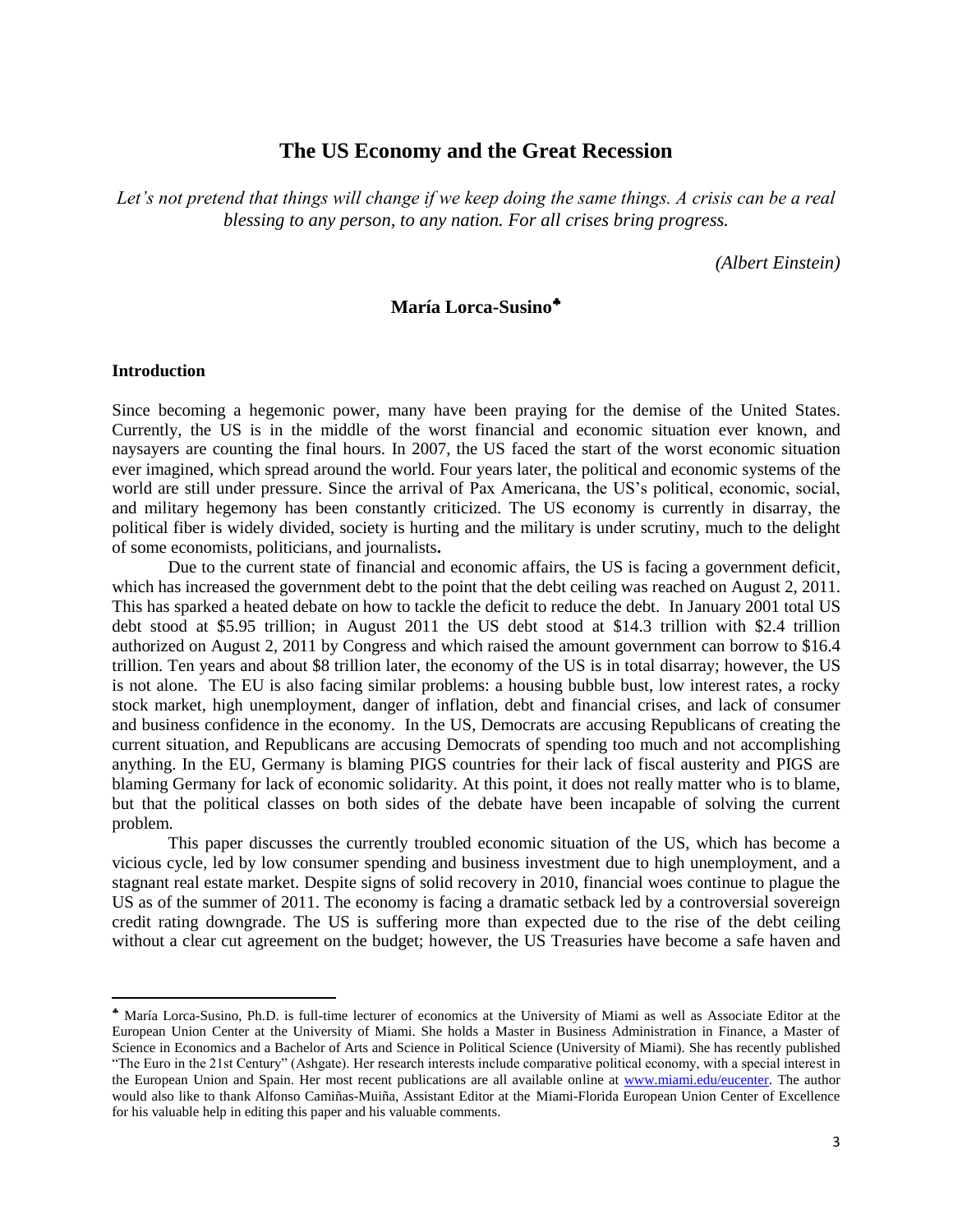the US dollar seems to be maintaining its reign as a hegemonic reserve currency, despite the current downgrade.

#### **The Current US Economic Situation: The Great Recession**

The Presidential election is one year away and both parties are blaming each other. Two years after the  $$700bn<sup>2</sup>$  Troubled Asset Relief Program (TARP) for the banking and automotive industry, the \$750bn American Recovery and Reinvestment Act (ARRA), two quantitative easing worth \$900bn,<sup>3</sup> and interest rates close to zero, the economy in the US is still showing no signs of life.

In 2010, the US economy had a gross domestic product of over 3% and it seemed that the economy was back on its feet; however, a deep analysis showed that this economic growth was "passive" since it was based mainly on growth by inventory accumulation rather than consumer spending. Without consumer spending the economy lacked consumption growth, since consumer spending accounts for twothirds of GDP and is a key driver of economic growth. In 2011, the economy has retrenched significantly, particularly since the US has had to raise the debt ceiling with no political agreement on economic measures. Political actions have led to economic uncertainty. Consequently, consumer spending has disappeared mainly because the situation in the housing and labor market is not inducing consumers to spend money; in fact, saving ratings has been on the rise for the first time since WWII.



Source: Gallup, "U.S. Consumer Spending Up Slightly in February," August 22, 2011. http://www.gallup.com/poll/146429/consumer-spending-slightly-february.aspx

To begin with, the value of homes has dropped and has lowered homeowner confidence and purchasing power. The fall in house prices has been significant to the point that it is estimated that almost 30% of houses with a mortgage are worth less than the mortgage value. This creates a huge incentive for default in the US as mortgages are "non-recourse" loans, which means that the creditor is allowed to only take the property and not any other assets; furthermore, the borrower will have a permanently damaged credit score. As a result, about 10% of mortgages are in default of foreclosure.

According to a study of the housing bust during the banking crisis by Reinhart and Rogoff, the average decline in home prices tends to be about 35% from peak to trough and the duration averages six years.<sup>4</sup> The S&P/Case-Shiller Index is down about 30% from its peak in July 2006. The graph below shows that as of 2008 the average price of a house in the US was over \$220,000 while in 2011, the price

<sup>2</sup> Most of the money has been paid back

<sup>3</sup> Quantitative easing 1 involved the purchasing of \$300 billion of Treasury securities, \$1.25 trillion of mortgage backed securities and \$175 billion of agency bonds and was in place between December 2008 and March 2010. Quantitative easing 2 involved buying \$600 billion in long-term Treasuries from November 2010 to June 2011

<sup>4</sup> Carmen M. Reinhart and Kenneth Rogoff, This Time Is Different: Eight Centuries of Financial Folly. Princeton: Princeton University Press, 2009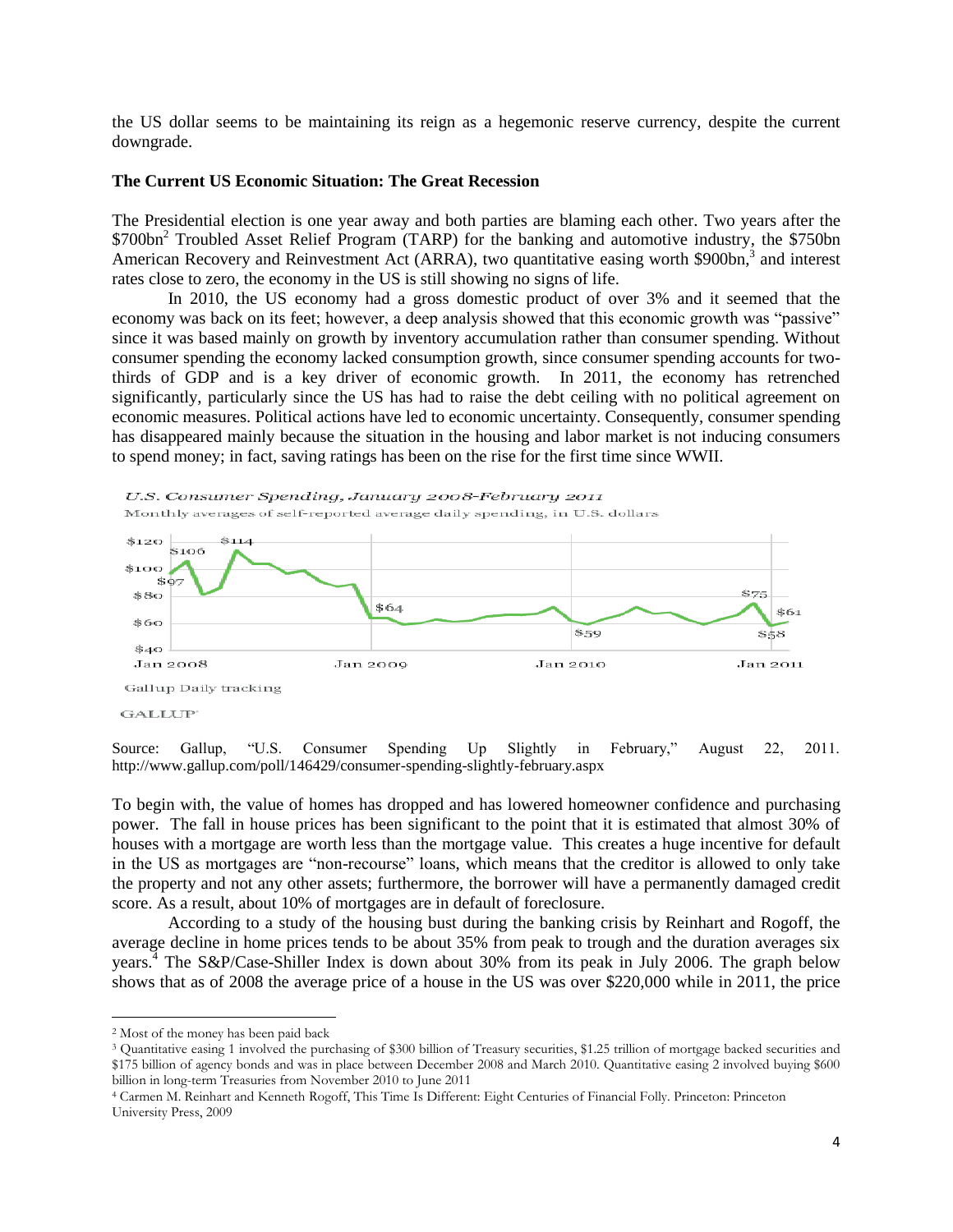is about \$180,000. The housing market accounts for only five percent of GDP but its fate is closely tied to the welfare of most households.



House Price Index: Purchase (Est using Sales Price Data)

Secondly, job market instability has lowered consumer confidence. Since the beginning of the Great Recession, nine million jobs have been lost and millions more are underemployed in the US**.** During this weak recovery phase, only two million jobs have been created; as a result, income insecurity has suppressed consumer spending. The US labor market is in dire straits in light of the upcoming presidential elections. President Obama has come up with many initiatives to try and improve the condition. On August 8, 2011, he announced his plan to present a major jobs initiative to improve the economy and promote job recovery.

What President Obama is expected to present in September to Congress is a modern version of the "so-called grand bargain with congressional Republicans that would combine long-term US deficit reduction through entitlement benefits cuts and tax increases, with immediate steps to boost job creation."<sup>5</sup> The truth of the matter is that unemployment is still over 9% and the construction sector alone is responsible for more than 2 million unemployed.

In order to alleviate the situation, unemployment benefits had to be extended on November 6, 2010, when unemployment reached over 10%. President Obama had to extend unemployment benefits an additional 14 to 20 weeks to help those who had already exhausted their benefits and could not find employment. Similarly, on December 17, 2010, the President had to extend the Emergency Unemployment Compensation (EUC) until January 3, 2012. This federal emergency extension provides up to 53 additional weeks of unemployment benefits to individuals who have exhausted regular state benefits.<sup>6</sup> The graph below combines the unemployment rate with job openings in the US. It shows that when the unemployment rate began to increase in 2008, the number of job openings began to decrease.

Source: Economagic. http://sub0.economagic.com/em-cgi/daychart.exe/form

<sup>5</sup> Julianna Goldman, "Obama set to package US job stimulus with bigger deficit cuts," Bloomberg, August 18, 2011.

<sup>6</sup> United State Department of Labor, "Emergency Unemployment Compensation (EUC) Extended to January 3, 2012."

http://www.ows.doleta.gov/unemploy/supp\_act.asp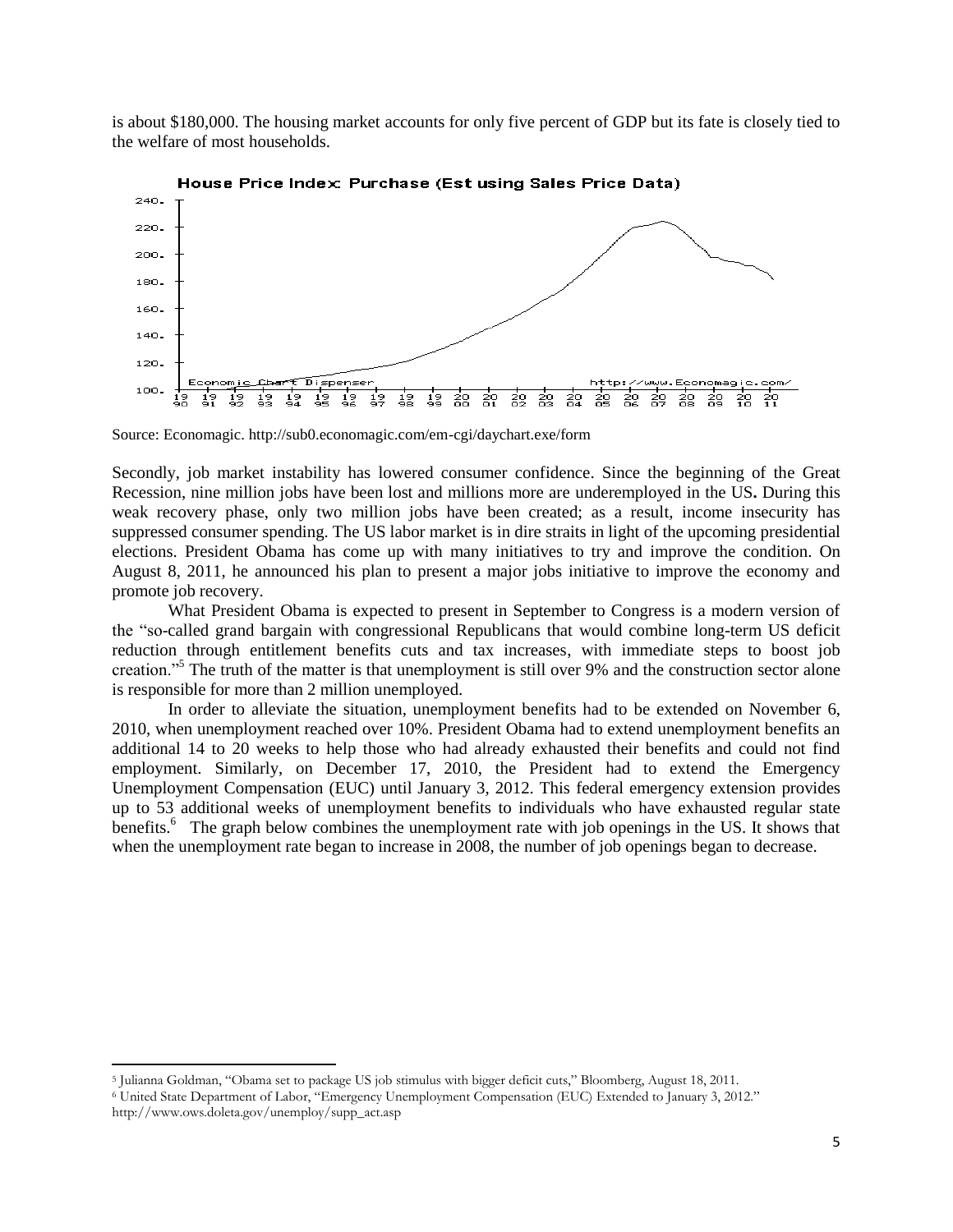

Source: Economagic. http://sub0.economagic.com/em-cgi/daychart.exe/form

Since consumers are not spending, businesses have responded accordingly to the weakness of consumer demand. It is mindboggling that while big corporations are reporting significant amounts of cash on their balance sheets, small and medium size firms are feeling the pinch and do not have easy access to credit. The behavior of small and medium size firms determines the outcome of a recession, particularly because these firms create jobs and break the vicious cycle. The NFIB Small Business Economic Trends reported that businesses do not expect the economy to improve; therefore, their incentive to increase employment is very low and is not helped by the credit conditions they face.<sup>7</sup>

The problem is that the US has used all possible tools resolve this situation. Fiscal and monetary policies have become extremely creative. The government has been forced to extend tax cuts and help has been provided and extended for the unemployed; furthermore, the Fed is stepping in with two rounds of quantitative easing, and interest rates are at historic lows. This expansionary approach cannot last forever; in fact, it is expected that both policies will become contractionary in the near future, particularly because in order to solve the debt problem, the government must cut spending and raise taxes. Also, it was expected that the economic recovery of 2010 was going to suffer a small setback during the summer of 2011. The contractionary approach and the ending of both the fiscal stimulus package enacted in 2009 and the second round of quantitative easing (QEII) in June 2011 was likely to trigger a difficult period. As of August 2011, the economy is engulfed in one of the worst economic moments since 2007, not only because of any of these reasons, but because the political class has not been able to deliver a clear message on their willingness to work together to overcome the situation.

#### **The US Deficit: What Is It and Where Is It Coming From?**

l

Each year the US Congress must pass a budget for the fiscal year starting October 1 and ending on September 30, which allows each authorized federal department, agency and program to spend congressionally specified amounts of money. This budget, which must be passed by Congress and signed by the President by October 1<sup>st</sup>, is composed of 13 separate appropriations. If Congress and the President fail to pass all of the appropriations bills, they will agree to a Continuing Resolution (CR) that temporarily funds the programs and agencies for which appropriations bills have not been passed.

In 2010, the democratically controlled Congress did not pass a budget for the fiscal year starting on October 1, 2010, which had to cover the country"s needs until September 30, 2011. The fact that the country has been running without a proper budget made headlines on March 2011 when each political party was in charge of one chamber, and agreements on the 2011 and 2012 budgets became almost impossible. The US has been operating on short-term budgets or continuing resolutions (CR) from

<sup>7</sup> William C. Dunkelberg, "NFIB Small Business Economic Trends, " National Federation of Independent Business, August 2011. http://www.nfib.com/research-foundation/surveys/small-business-economic-trends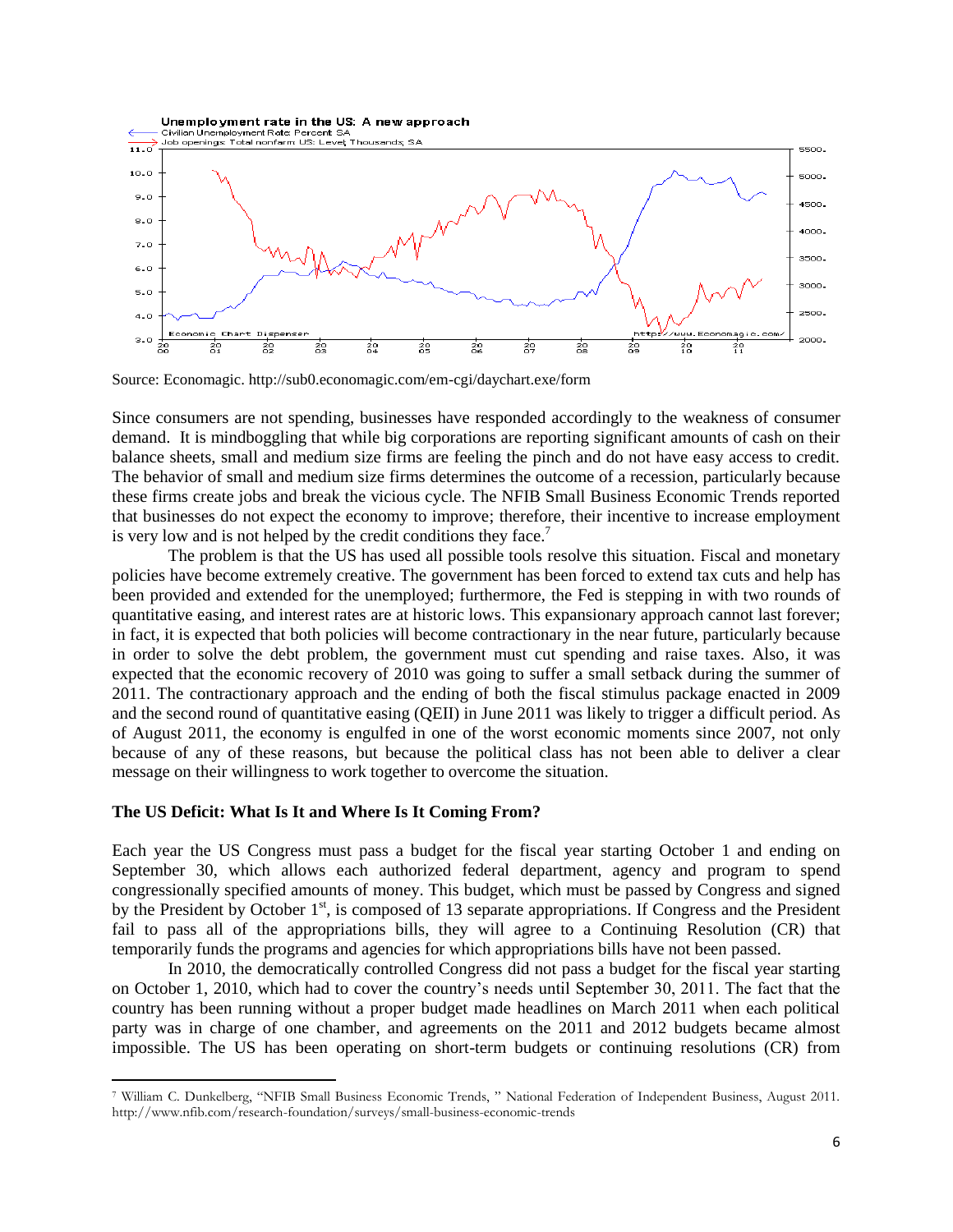October 1, 2010 to March 19, 2011, with a total of 2 CR passed on 2010 and 7 CR passed as of March 2011. These short-term budgets have added uncertainty to the economy based on fears of possible government shutdowns.

Furthermore, the tremendous national debt has recently reached \$14 trillion and the current path of government spending needs has grown due to the critical economic situation. The problem is that the deficit must be controlled in order to reduce the debt, the reason being that, due to the economic situation, Americans depended more on government assistance in 2010 than at any other time in the nation"s history. An impressive 18% of the nation's personal income was received not from an employer but from Social Security, Medicare, food stamps, or unemployment benefits. At the same time, wages accounted for the lowest share of income, only 51%. In 2010 most of the revenues needed to run the country was coming from investors who were buying treasuries. Privately held debt by foreign investor amounted to more than \$4 trillion, while debt by domestic investors was less than \$4 trillion.



Out of those foreign investors, China ranks number one, followed by Japan. China has thus become the first source of financing for the US. In fact, immediately after the downgrade, Vice-President Biden made a four day visit to China. China expressed concerned about the state of the US"s fiscal house since China is the biggest foreign holder of US Treasuries. In fact, after the downgrade, Chinese authority concerns were publicly expressed in a statement that read "The US government has to come to terms with the painful fact that the good old days when it could just borrow its way out of messes of its own making are finally gone."<sup>8</sup>



l <sup>8</sup> Melanie Lee and Helen Ding, "China blasts U.S. over debt problems, calls for dollar oversight," Reuters, August 6, 2011. http://www.reuters.com/article/2011/08/06/us-china-sp-idUSTRE7750R720110806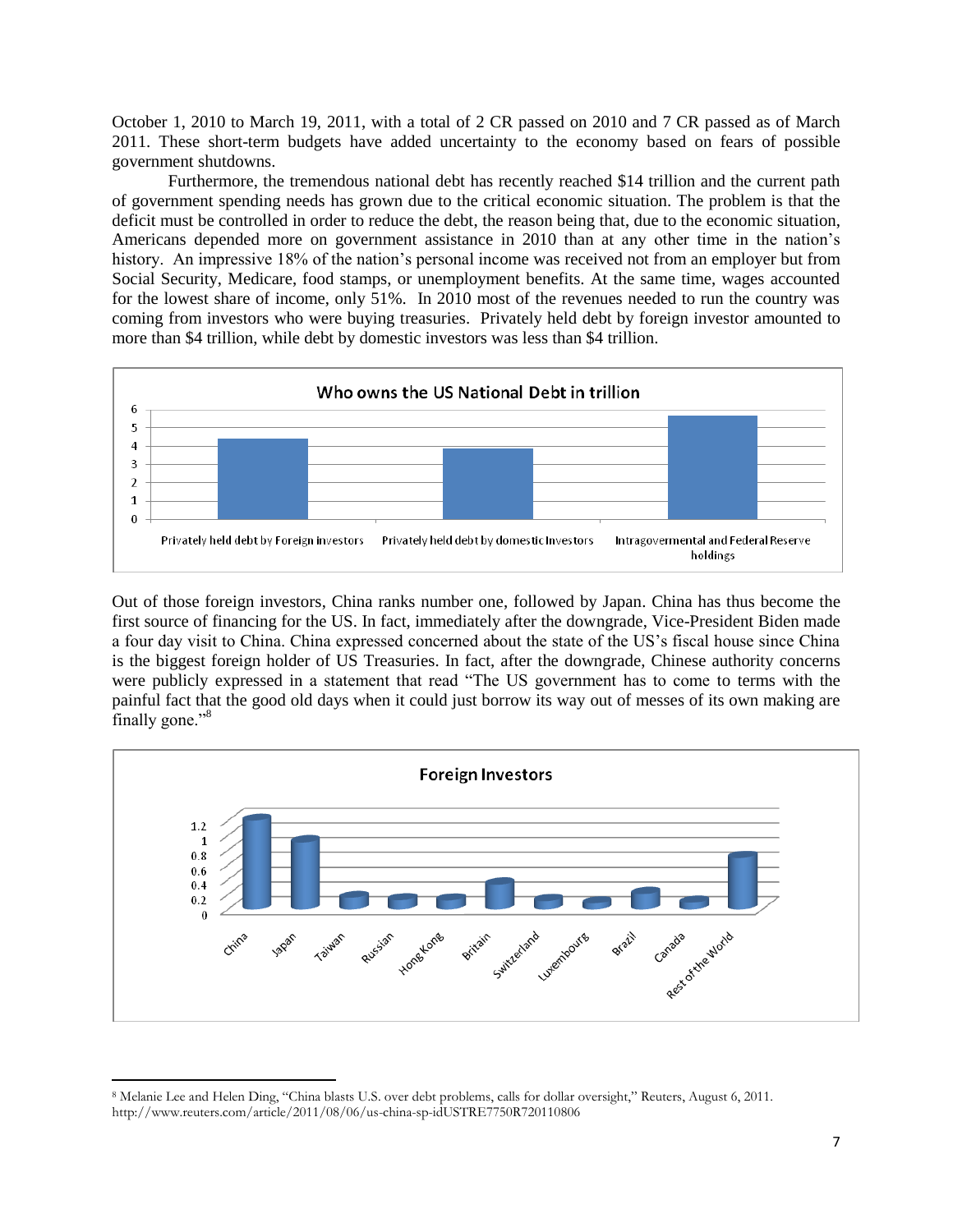Where is the money needed to run the country and make the budget coming from? Individual income taxes were close to 30% of the revenues and corporate income taxes were at a low of less than 10%. It was thought that the budget deficit would be smaller and pressure to cut social programs would be lower if corporate tax revenue had not declined over time relative to GDP and relative to individual tax revenues, thereby causing debate. The problem is that if corporations are taxed, they come up with innovative strategies to take advantage of overseas tax havens.



For instance, while the US has a 35 percent rate, Ireland offers a rate of 12.5 percent; this creates an incentive to move business to Ireland, which has been common practice recently. In 2008, the "Government Accountability Office reported that 83 of the 100 largest publicly traded corporations in the US had subsidiaries in jurisdictions listed as tax havens."<sup>9</sup> As a consequence, it is estimated that U.S. companies have \$1.2 trillion overseas; moreover, the US is not receiving more than \$60 billion in tax money from these corporations. Corporations argue that 35% is not a competitive rate; thus, they would rather operate from abroad. In fact, "Six hundred American companies are in Ireland and they employ 100,000 people ... those are jobs that aren't here. And they moved to Ireland because of taxes."<sup>10</sup> If the government were to implement what is called a "tax holiday" which allows firms to repatriate part of the money they have outside the US, it is estimated that this money would create close to 2 million jobs in the US. The idea of a tax holiday is extremely controversial because not many jobs were created in the US after companies were allowed to repatriate profits attributed to their foreign operations at rate of 5.25% in 2004.

The impossibility to come up with an agreement on where the money collected should be spent explains why the US has faced a credit downgrade. In 2010, almost 25% of the money collected in the US went to health related expenses, followed by social security payments. Defense spending in time of war accounted for almost the same as social security expenses.

<sup>9</sup> U.S. Government Accountability Office, "International Taxation: Large U.S. Corporations and Federal Contractors with Subsidiaries in Jurisdictions Listed as Tax Havens or, Financial Privacy Jurisdictions," December 18, 2008. http://www.gao.gov/products/GAO-09-157

<sup>10</sup>James Roberts, ""60 Minutes" investigates why 100,000 American jobs went to Ireland," Irish Central, March 29, 2011.

http://www.irishcentral.com/news/60-Minutes-investigates-why-100000-American-jobs-went--to-Ireland---VIDEO-118830494.html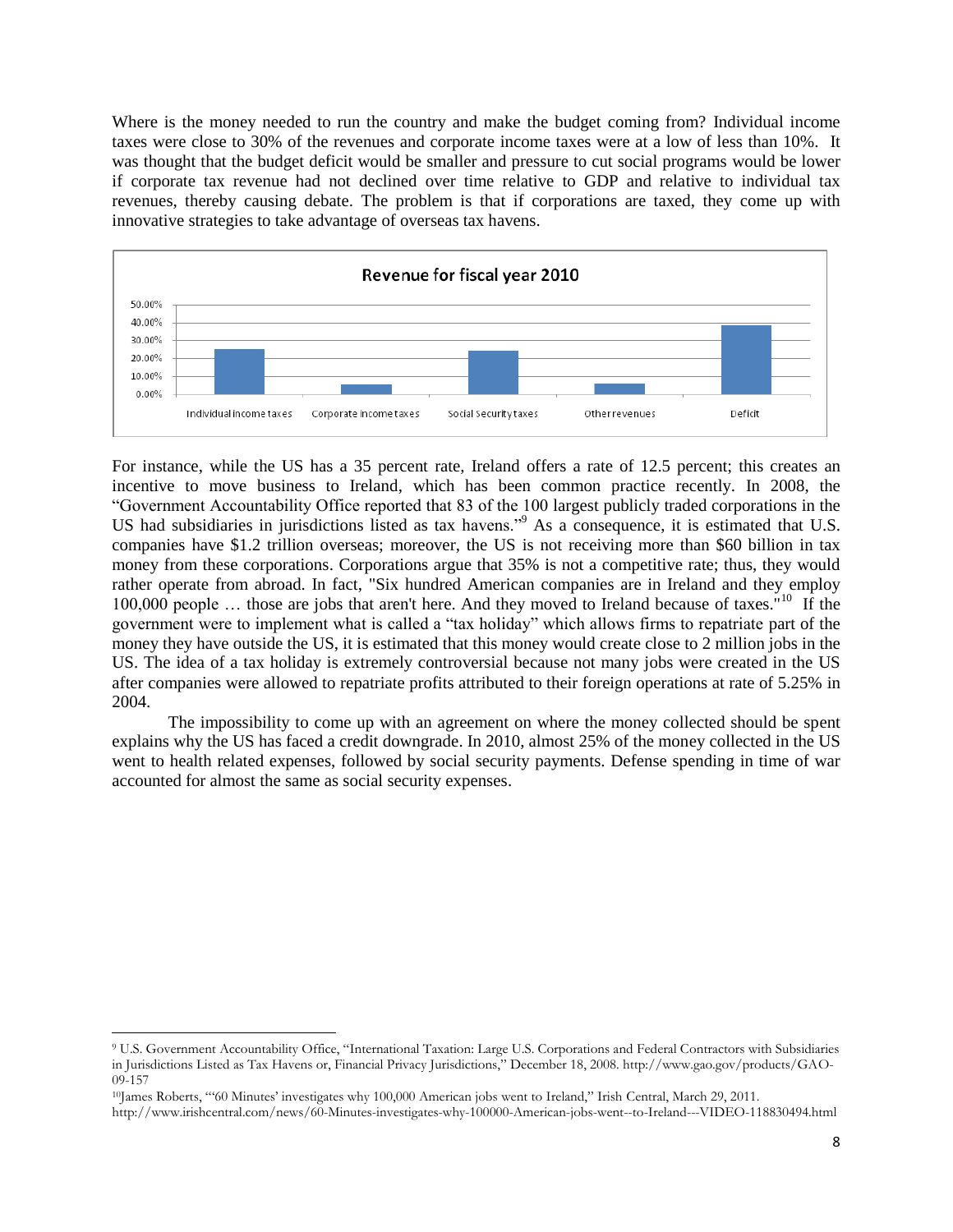

The political debate has developed around discretionary and mandatory spending. Mandatory or direct spending is money that must be spent on what are called the three entitlements: Social security, Medicare, and Medicaid. Altogether, direct spending accounts for about 55% of all spending. The rest of the money is spent in discretionary spending which is divided into defense or nondefense spending.

| Mandatory Spending = $@$ 55%<br>(or Direct Spending)<br>Three programs or entitlements: | Discretionary Spending (nondefense) = $@20\%$<br>(such as: Law enforcement, homeland security,<br>transportation, national parks, disaster relief, scientific<br>research, foreign aid) |
|-----------------------------------------------------------------------------------------|-----------------------------------------------------------------------------------------------------------------------------------------------------------------------------------------|
| Social Security                                                                         |                                                                                                                                                                                         |
| Medicare<br>Medicaid                                                                    | Discretionary Spending (Defense) = $@20\%$                                                                                                                                              |

In order to allow an increase in the debt ceiling, the US political class had to agree on spending cuts to try to reduce the deficit and, eventually, the debt. In August 2011, pressed by the urgency to raise the debt ceiling, politicians agreed on how much should be cut; however, they did not agree on what to cut, thereby causing the downgrade and economic instability.

This lack of agreement can be summarized as followed: Democrats do not want to reduce spending through the restructuring of the three entitlements and want to increase taxes, and prefer to reduce discretionary spending, particularly defense costs. On the other hand, Republicans believe that the deficit and the debt can only be solved by reforming the entitlements, and they are reluctant to increase taxes given the current economic crisis because it will reduce even more consumption. Republicans believe that just cutting on discretionary spending will not be enough. With elections around the corner, the prospect of a compromise is skewed at best.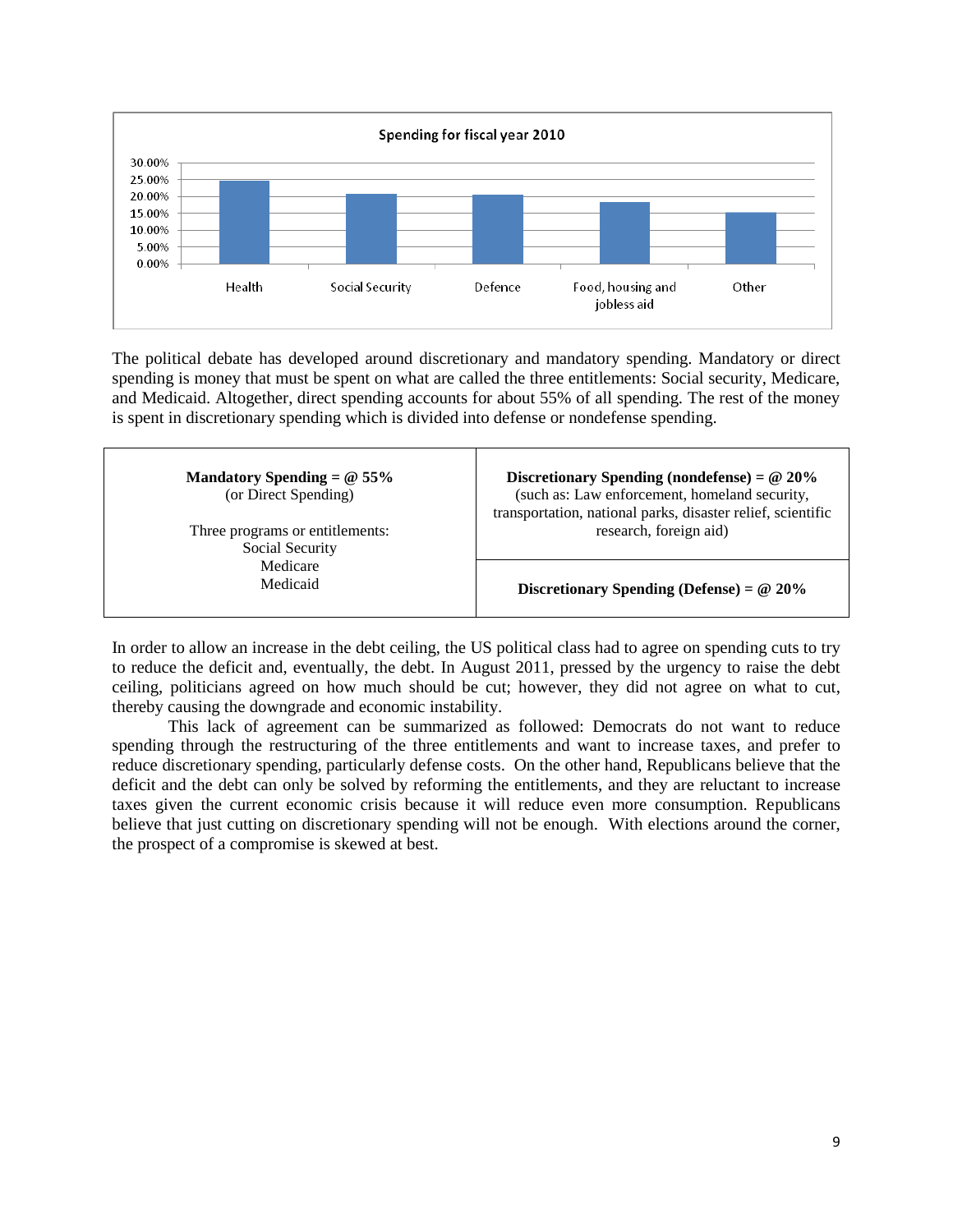#### **The US Debt: The Debt Ceiling Debate**

The deficit is different from the debt. In 2010, the US Government collected about \$7,000 per person in taxes. This is the government revenue. The US Government spent more than \$11,000 per person in 2010. This is the government expenditure. The difference between the revenue of \$7,000 and the expense of \$10,000 makes a government deficit of about \$4,000 per person. In order to cover this deficit, the US Government must borrow the money from either domestic investors or foreign investors. It has taken 200 years of unmatched revenue and expenditure per person to reach a national debt of over \$14 trillion. For this reason, it takes more than a balanced budget to eliminate the current national debt; it would take many years of budget surpluses to eliminate it. The debate on government deficit and debt is closely related. It is important to mention that incurring debt is not necessarily dangerous; the danger rests on the use of the money.

The S&P downgraded the US sovereign debt on August 2, 2011, when the US"s \$14.3 trillion debt ceiling was raised and a plan was introduced to enforce a \$2.4 trillion in spending reductions over the next 10 years, rather than the \$4 trillion expected by the S&P. The S&P notified the US government on April 18, 2011 that it risked losing the top notch credit rating it had enjoyed since 1941. Consequently, the S&P advised the US that it needed to come up with spending cuts of about \$4 trillion to secure the triple-A.

The S&P is one of the three credit rating agencies. S&P gives 18 sovereign entities its top rating grade. It has been debated that this downgrade could take into consideration more than just political and economic factors. The reason is that the UK has an estimated debt-to-GDP of around 80 percent which is higher than the US, but the S&P has not downgraded it. S&P claims that "the downgrade reflects our view that the effectiveness, stability, and predictability of American policymaking and political institutions have weakened at a time of ongoing fiscal and economic challenge."<sup>11</sup> However, the reputation of the S&P in terms of the accuracy of its credit rating reports has been disputed; the S&P has been blamed for causing the financial crisis that engulfed the world in 2007 when it failed to acknowledge irregularities in some of the banks and countries analyzed. Thus, the US said that the S&P move to downgrade the credit rating was flawed. Curiously, less than a month after S&P downgraded the US, it was announced that S&P's president, Deven Sharma, would step down at the end of the year, and will be substituted by Citibank Chief Operating Officer, Douglas Peterson.

The downgrade comes at the worst possible moment when the confidence of consumers is lower than ever. In theory, a downgrade increases consumer borrowing costs tied to Treasury rates such as the cost of mortgages, auto loan, and other types of lending tied to the interest rates paid on Treasuries. JPMorgan Chase & Co. estimated that a downgrade would raise the nation"s borrowing costs by \$100 billion a year.<sup>12</sup> The US has already spent about \$414 billion on interest expense in fiscal 2010, or 2.7 percent of GDP; thus, the downgrade will definitely increase this bill.

In the United States, the debate on the need to introduce a Balanced-Budget Amendment (BBA) has made headlines. The idea to introduce this type of amendment dates back to 1936 when Representative Harold Knutson (Rep, Minnesota) introduced the first amendment to limit federal borrowing. The closest the US has ever been to a BBA has been the introduction of the debt ceiling in 1939, which aimed to control spending. The debt ceiling has been raised 90 times since its inception, including the increase on August 2, 2011. Due to the current deficit and debt situation, the debate about introducing a stricter method to control spending has been brought to the frontline. America has a tradition of deficit spending that goes back to the founding fathers**.** At the end of the Revolutionary War, the federal government took on the debts incurred by the states, raising the debt to more than one third of the country"s GDP; just when this debt had been paid, the Civil War broke out. Abraham Lincoln wondered how the US was going to be able to ever pay back the money borrowed to finance the Civil

<sup>11</sup> Standard and Poor"s, "United States of America Long-Term Rating Lowered To 'AA+' Due To Political Risks, Rising Debt Burden; Outlook Negative," August 5, 2011. http://www.standardandpoors.com/ratings/articles/en/us/?assetID=1245316529563

<sup>12</sup> John Detrixhe, "US Loses AAA rating at S&P on concern spending cuts deficient," Bloomberg, August 6, 2011.